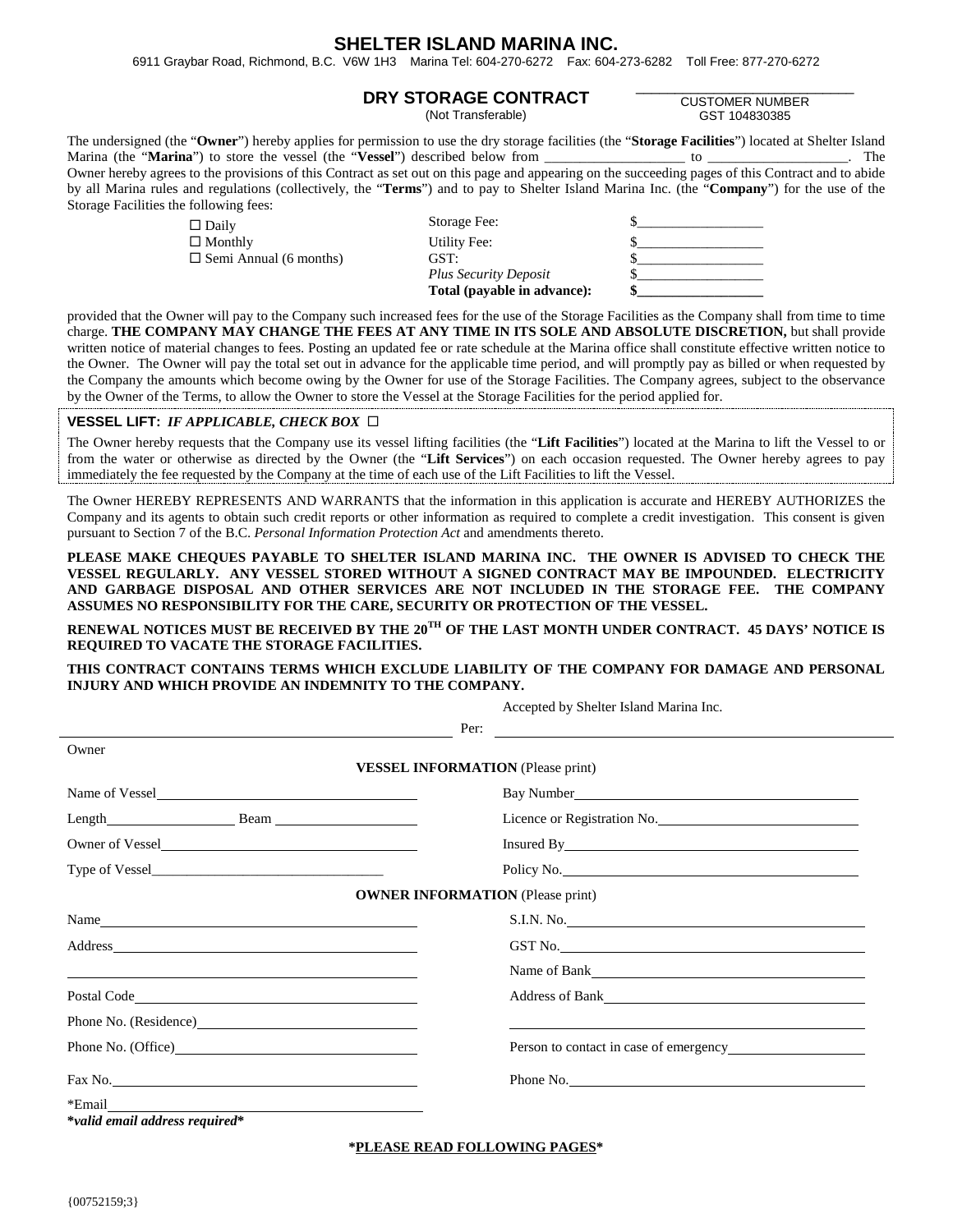## **DRY STORAGE CONTRACT TERMS**

- 1. **Consideration.** In consideration of the payment of \$10.00 by each party to the other, the Fees payable hereunder, the Company allowing the Owner to use a storage bay at the Marina on the provisions in this Contract, and for other good and valuable consideration, the receipt and sufficiency of which are hereby acknowledged, the Company and the Owner agree as set out herein.
- 2. **Storage of Vessel.** The Vessel shall only be stored at the bay designated on the face of this Contract, provided that the Company may at any time and from time to time require that the Vessel be stored at a different location or bay at the Storage Facilities. This Contract is not a lease. Neither the bay nor the Vessel when stored at the berth may be used as living quarters or a residence or otherwise for residential accommodation. The Owner shall have no proprietary rights whatsoever to any bay. The Company shall have the right at any time and from time to time, without any notice to the Owner and at the sole risk of the Owner, to rearrange the position or orientation, or change the location, of the Vessel and the Owner hereby appoints the Company as its agent for such purposes. The Owner hereby acknowledges that it bears sole responsibility for the adequacy of any blocking or bracing of the Vessel, whether performed by the employees of the Company or otherwise, and for the maintenance, storage conditions/materials, weather protection, and covering of the Vessel, and the Owner will from time to time inspect the same and ensure the integrity and safety of the blocking and bracing and the general condition of the Vessel and any structures or materials used to store same, and ensure that the Vessel is stored properly to the satisfaction of the Owner.
- 3. **Description of Vessel.** The Owner represents and warrants that the description of the Vessel on the face page of this Contract is accurate and complete. If, in the sole and absolute discretion of the Company, the description of the Vessel is inaccurate or incomplete in any respect, whether material or not, the Company may refuse to allow the Vessel to be stored at the Marina or, if the Vessel is already stored at the Marina, the Company may exercise its right of termination pursuant to Section 10 of this Contract. In the event the Owner is storing a container or items or materials other than a vessel (the "**Item**") pursuant to this Contract, the parties shall attach an addendum to this Contract, which shall form part hereof, describing the Item in detail, and any additional terms relating thereto, and the provisions of this Contract shall apply to the Item and be read as though, in each use of the word "Vessel" the word "Item" were used instead.
- 4. **Lift Services**. The time of the providing of any Lift Services shall be entirely at the discretion of the Company, and without limitation, the Company shall not be required to provide Lift Services in any circumstances that it considers dangerous or unsafe, in its sole and absolute discretion.
- 5. **Utility Fees.** The Owner shall promptly pay, as an additional fee, all fees charged by the Company in respect of electricity, garbage disposal and other utilities and services, as the Company shall in its sole and absolute discretion consider reasonable. If the Owner fails to pay any such fees, the Company may at any time thereafter and without any notice, immediately or after such period of time as the Company determines in its sole and absolute discretion, terminate some or all of the utilities and services provided, without limiting any other remedies available to the Company as a result of the Owner's failure to pay. The Company is entitled to change these fees, in its sole and absolute discretion, at any time, but will provide written notice of any material changes to the Owner. Posting an updated fee or rate schedule at the Marina office shall constitute effective written notice to the Owner.
- 6. **Accounts. All storage is payable in advance and subject to applicable taxes. Storage fees for the applicable period set out on the face of this Contract must be paid in full immediately (upon execution of this Contract) by cash, credit card or cheque, or the daily rate will apply. All accounts are due immediately upon being issued by the Company. The Owner shall pay interest on all overdue accounts at a rate of two percent per month (twenty-four percent per year), compounded monthly. In the event an account is still unpaid by the 15th of the month, the Company in its sole discretion may elect to charge or continue charging interest as**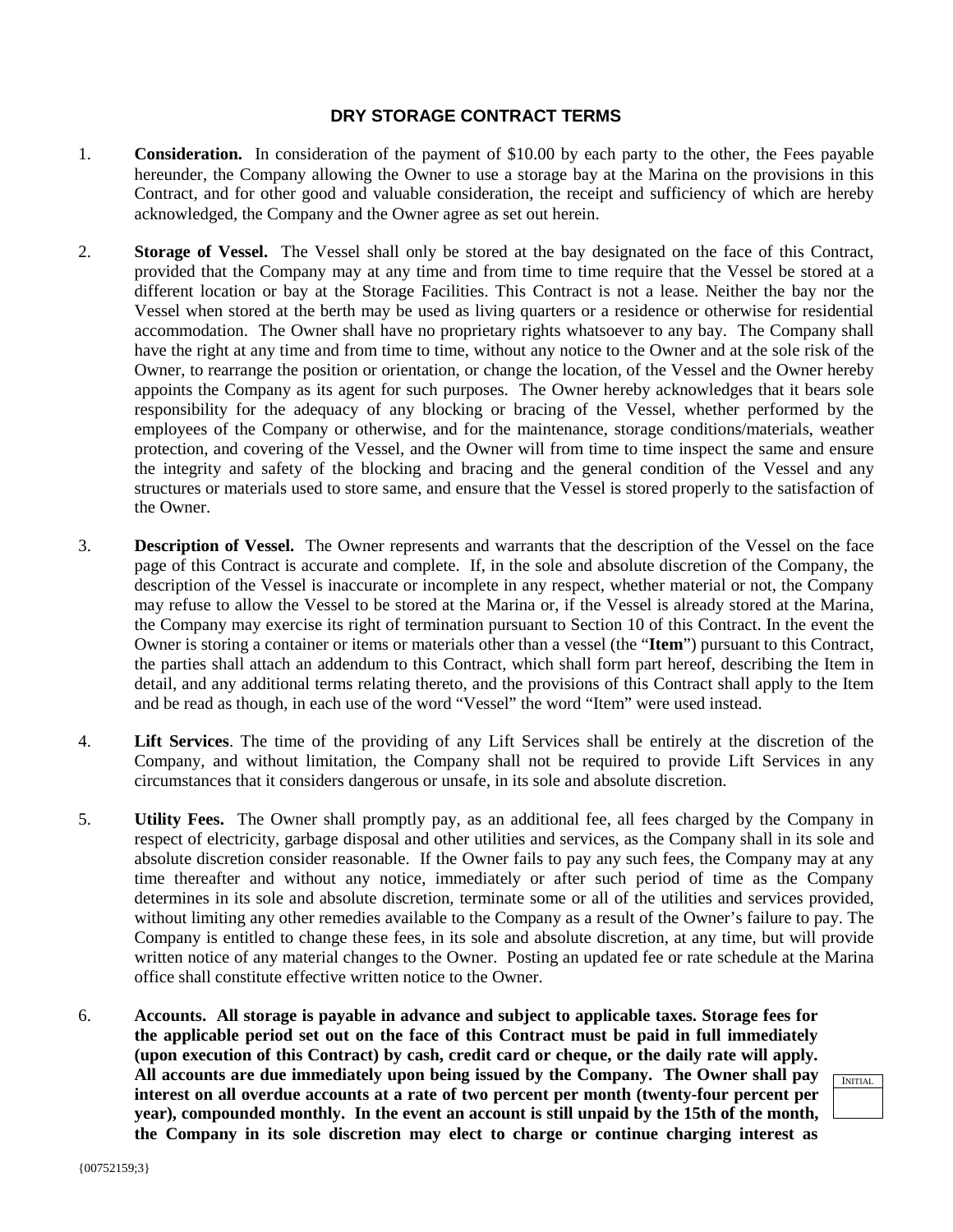**aforesaid or to place the Vessel and storage on the daily rate. The Owner shall reimburse the Company on demand for all losses, costs and expenses incurred by the Company to collect overdue accounts, whether by legal action or otherwise.**

## 7. **Marina Use and Safety.**

- a) The Owner and the Owner's agents, guests, employees, invitees, licensees, contractors, and any other person at the Marina in connection with the Vessel or the Owner's use of the Marina, or for whom the Owner is responsible at law (collectively, with the Owner, referred to as the "**Owner**  Parties") shall not carry on any business at the Marina without the prior written consent of the Company, which consent may be withheld by the Company in its sole and absolute discretion.
- b) The Owner Parties shall not carry on any activity at the Marina or on the Vessel while it is stored at the Marina that may be deemed by the Company, in the Company's sole and absolute discretion, to be a nuisance or unsafe.
- c) The Owner Parties shall not permit any garbage, bilge contents, petroleum products or other organic or inorganic wastes, contaminants or pollutants to be emptied overboard or escape from the Vessel or be deposited anywhere within the Marina except into receptacles provided for that purpose. The Owner Parties shall comply with all environmental laws. Without the express written consent of the Company, the Owner Parties shall not bring any contaminants or pollutants onto the Marina excepting only fuel and lubricants in the fuel tanks, engine and operating parts of the Vessel. **The Owner shall notify the Company promptly of any breach or suspected breach of this Section and shall indemnify the Company against all loss and expense arising therefrom.**
- d) No litter or debris shall be left on the Marina except that refuse may be placed in the containers provided for that purpose.
- e) If the Vessel is a hazard to other vessels or the Marina, as determined by the Company in its sole and absolute discretion, the Owner at the Owner's expense must remove the Vessel from the Marina. **The Company may, but is not obligated to, arrange for the removal from the Marina of any vessel or other item which, in the Company's opinion, in its sole and absolute discretion, appears to be a hazard to other vessels or the Marina, in which case the Owner will indemnify the Company for the costs of such removal**. **The Company shall not be liable for any loss suffered by the Owner Parties or damage to the Vessel by reason of removing the Vessel from the Marina.**
- 8. **Terms, Rules, and Regulations.** The Owner Parties shall comply with the Terms, and with such additional or changed terms, rules or regulations as are from time to time made by the Company, in its sole and absolute discretion. The Terms include, without limitation, the provisions set out in this Contract and on the face page, the Marina Rules and Regulations, the Boat Yard Rules and Regulations, the Contractors' Rules and Regulations, and any additional or changed terms, rules or regulations, and all of the foregoing are hereby incorporated as provisions of this Contract. **The Owner shall ensure that the Owner Parties comply with the Terms and agrees to indemnify the Company for any failure of any of the Owner Parties to comply with the Terms.** The Company is entitled to change the Rules and Regulations, in its sole and absolute discretion, at any time, but will provide written notice of any material changes. Posting the updated Rules and Regulations at the Marina office shall constitute effective written notice to the Owner.

### 9. **Lien and Sale of Vessel.**

a) The Company shall have a possessory and a charging lien upon the Vessel for all amounts which are or become owing to the Company by the Owner under this Contract or otherwise (collectively, the "**Fees**").



INITIAL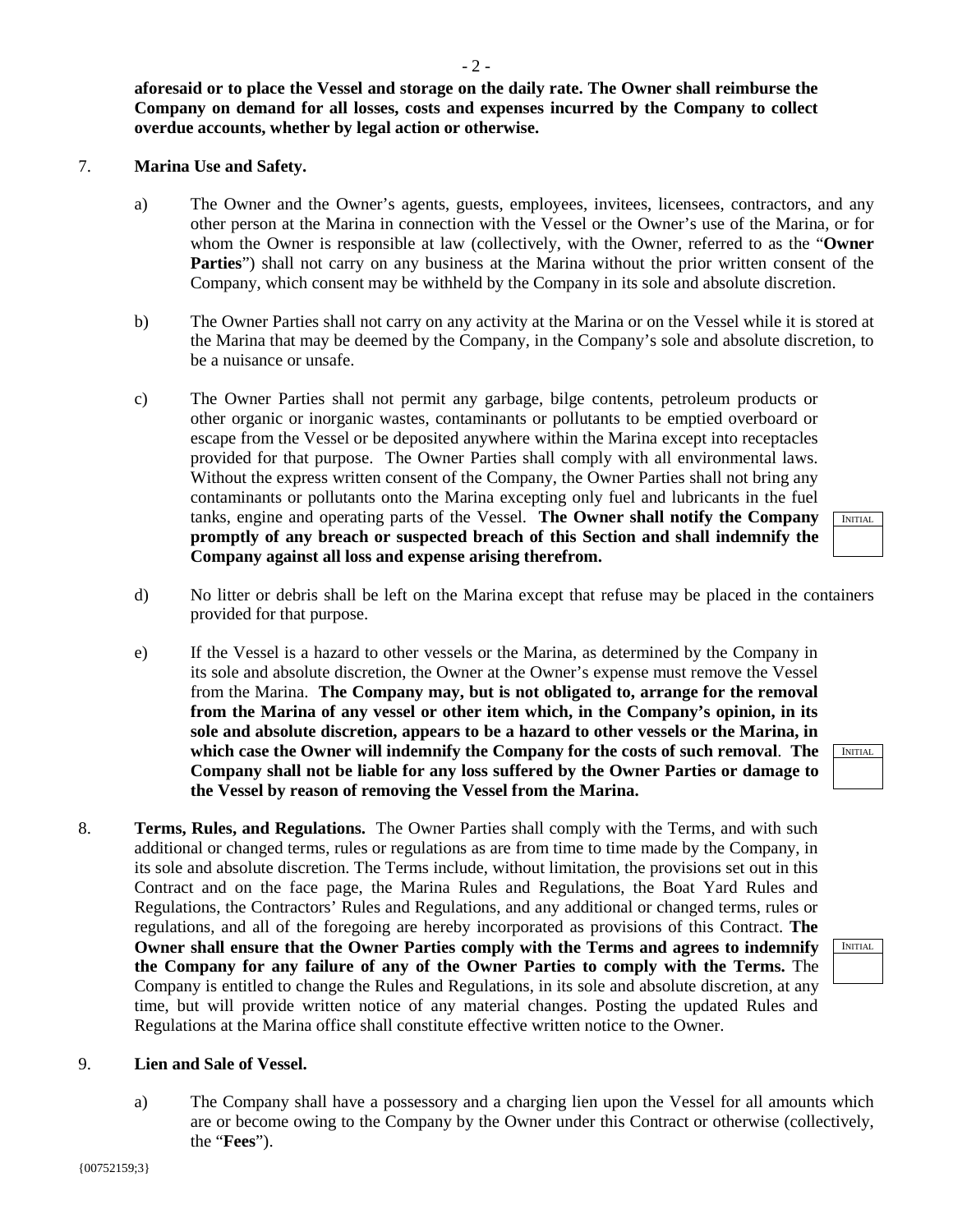- b) The word "Owner" when used in this Contract means the person or entity signing this Contract as "Owner" regardless of whether such person or entity actually owns the Vessel. The Owner represents and warrants to the Company that it is the owner of the Vessel, or that the Vessel is being stored and deposited at the Storage Facilities "by the owner's authority" as that phrase is used in the B.C. *Warehouse Lien Act* and amendments thereto (the "*WLA*"). The Owner acknowledges and agrees that the Company has a warehouser's lien on the Vessel in accordance with the *WLA*  and represents and warrants that there are no parties to which notice of such lien must be provided under that statute, including, without limitation, the owner of the Vessel, or any party who has registered a financing statement with respect to a security interest in the Vessel as at the date the Vessel is stored in the Storage Facilities. If any party has registered or registers a financing statement, the Owner shall forthwith provide the Company with notice thereof.
- **c) If any Fees are outstanding for 45 days, the Vessel may be seized and impounded by the Company. In such event, the Owner authorizes the Company to lift the Vessel and store it elsewhere in the Company's boat yard or Storage Facilities, or any other impoundment facilities, and the Owner will indemnify the Company for the costs of the same**. **The Company shall not be liable for any loss suffered by the Owner Parties or damage to the Vessel by reason of seizing, lifting, or impounding the Vessel in accordance herewith, or selling it under Section 9(d) below, or otherwise enforcing any rights or remedies of a creditor.**
- d) To realize any Fees, the Company may, in its sole and absolute discretion:
	- i) upon 45 days' notice to the Owner, in any manner sell and absolutely dispose of the Vessel (including, without limitation a disposition by way of destruction, or sale for scrap) pursuant to its contractual lien; or
	- ii) effect a sale or disposition of the Vessel in accordance with the provisions of the *WLA*  pursuant to its warehouser's lien,

and the Owner hereby appoints the Company as its attorney to do all things and sign all documents necessary for such sale or disposition. Without limiting the foregoing, the Owner covenants and agrees to provide the Company, upon demand, with all documents of title for the Vessel, registry papers, "blue book" etc., as necessary and an executed bill of sale, and, if applicable, an executed bill of sale/transfer form in the form required by and registrable at the Ship's Registry/Transport Canada and signed by the registered owner (the "**Registry Transfer**"), in order to effect such sale or disposition as contemplated hereunder.

- e) The Company shall be entitled to deduct from the proceeds of any sale or disposition hereunder, in addition to the Fees, all costs and expenses of every nature whatsoever incurred by the Company in connection with such sale (including without limitation legal fees on a solicitor and own client basis and any costs or expenses incurred by the Company in connection with obtaining a declaration in any court regarding the rights of the Company under this Section 9 or the validity of a sale or proposed sale of the Vessel pursuant to this Contract) and in the event that such costs and expenses are incurred in connection with an uncompleted sale, the Company shall be entitled to recover from the Owner the costs and expenses incurred by the Company in connection with such uncompleted sale.
- f) If the Vessel is a federally registered Vessel, the Company may, in its sole and absolute discretion, require the Owner to provide the Company with an executed Registry Transfer in advance of, and for the duration or any portion thereof, of the moorage or storage of the Vessel at the Marina, and the Owner covenants to provide the Company with the same upon demand. The Company covenants to make no use of the Registry Transfer except in accordance with a sale or disposition hereunder; and, provided that the Owner pays in full to the Company all Fees, the Company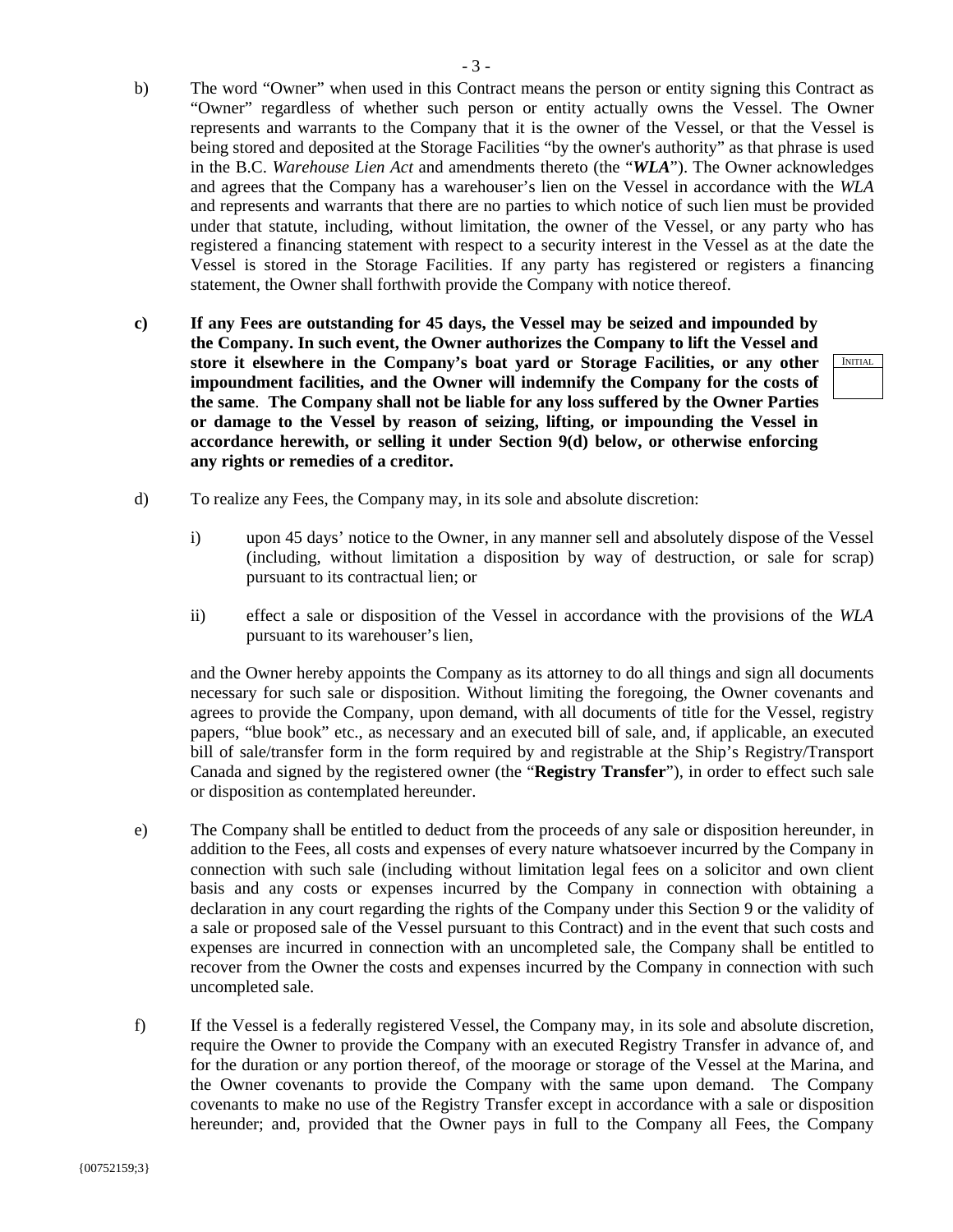covenants to return the Registry Transfer to the Owner unused when the Owner removes the Vessel from the Marina, or, if applicable, claims the Vessel from any impoundment facilities.

- 10. **Termination by Company.** The Company may terminate this Contract by giving 48 hours' notice to vacate to the Owner if:
	- a) any of the Owner Parties breach any of the provisions of this Contract or fail to abide by any of the Terms at any time;
	- b) the Owner fails to pay when due any sums the Owner owes to the Company on any account; or
	- c) the conduct of any of the Owner Parties or the Owner Parties' use of the Storage Facilities is, in the sole and absolute discretion of the Company, prejudicial to the orderly and safe operation of the Marina, the safety of other persons or their property, or constitutes a nuisance or annoyance to the Company or its customers.

Otherwise, the Company may at any time and for any reason terminate this Contract by giving 30 days' notice to vacate. Upon receiving a notice to vacate, the Owner shall, at the Owner's expense, vacate the Marina on or before the date specified in the notice. Any unpaid Fees accruing due or to become due for the balance of the term of the storage shall thereupon become payable immediately.

- 11. **Termination by Owner.** If the Owner wishes to vacate the Marina, the Owner must give 45 days' written notice of intention to vacate to the Company and the effective date that the Owner vacates must be the last day of a calendar month.
- 12. **Survival.** Notwithstanding anything in this Contract to the contrary, this Contract shall survive the vacating of the Marina by the Owner or Vessel, and the issuance of a notice to vacate for cause or otherwise by either party to this Contract in no way terminates or rescinds any of the terms, conditions, releases, indemnities or exclusions agreed to herein.
- 13. **Renewal.** The Owner may apply to renew this Contract by sending a written renewal notice to the Company. All renewal notices shall be delivered to the Company by the  $20<sup>th</sup>$  day of the last month in which this Contract expires. The decision to renew is at the sole and absolute discretion of the Company. As a condition of renewal, the Company may at its sole and absolute discretion vary the provisions of this Contract.
- 14. **Overholding.** If the Vessel continues to be stored at the Storage Facilities after the period applied for on the face of this Contract or otherwise after the termination of the right of the Owner to store the Vessel at the Storage Facilities, the Owner shall promptly pay to the Company for such unauthorized storage 150% of the highest daily rate charged by the Company in respect of vessels having the similar specifications as the Vessel. The provisions of this Contract shall apply to such unauthorized storage, except that the Company shall not be deemed to have consented to or permitted such storage, and such storage shall be month-to-month.
- 15. **No Refund.** No refund shall be made of any paid storage fees in any circumstances.
- 16. **Limitation of Liability.** The Owner acknowledges that boating and the maintenance of a marine vessel involve many inherent risks, dangers and hazards and hereby agrees and acknowledges that:
	- **a) the Owner fully assumes and accepts all such risks, dangers and hazards, including without limitation the possibility of personal injury, death, and loss or theft of the Vessel, its contents, and personal property. The Vessel, its contents and any personal property moored or stored at the Marina are done so at the Owner's sole and exclusive risk;**

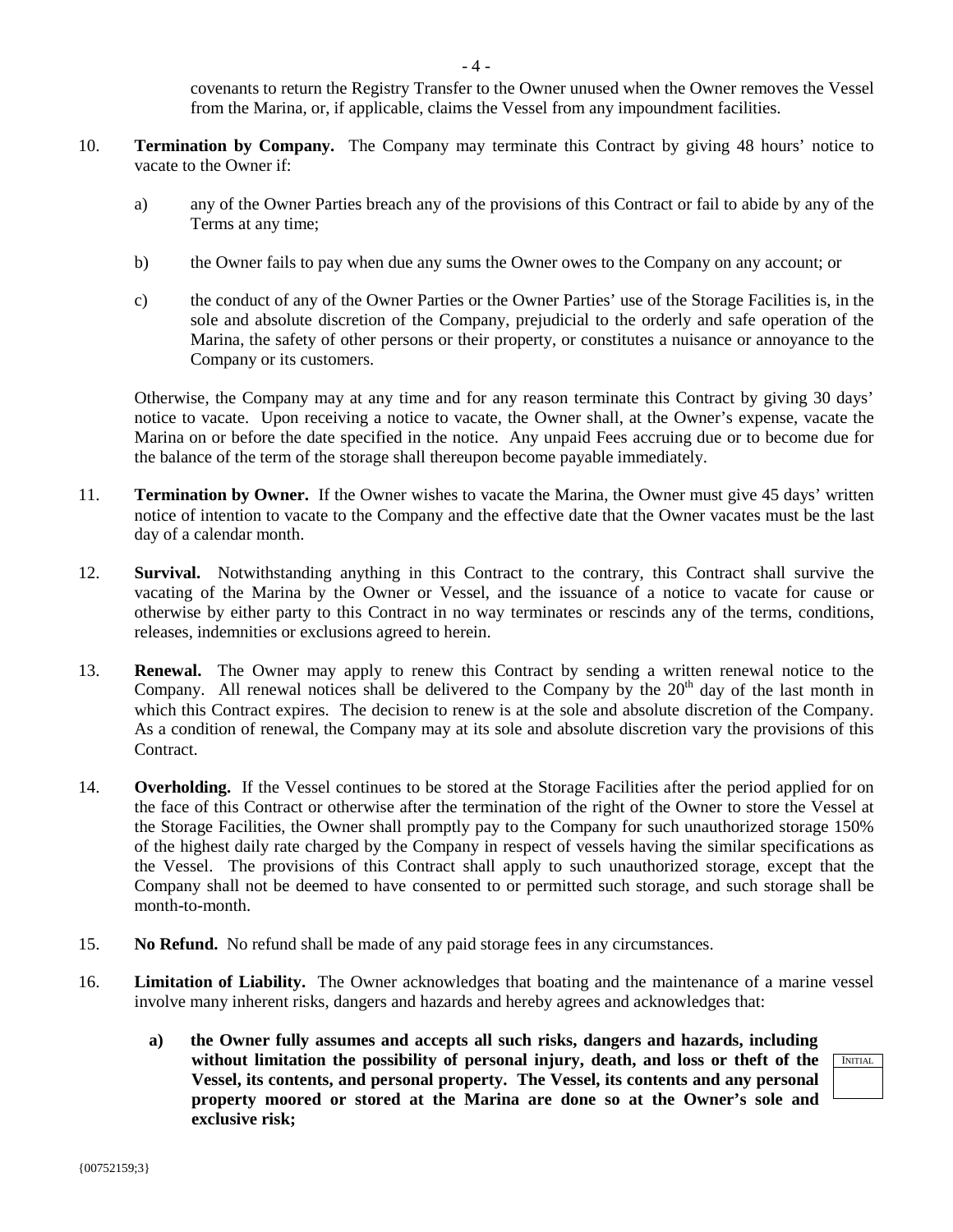- 5 -
- **b) during the duration of this Contract, the Owner shall obtain insurance coverage for the full value of the Vessel, its contents and any personal property moored or stored at the Marina, which insurance shall include without limitation a minimum of \$1,000,000.00 third party liability coverage. The Owner acknowledges and agrees that the Company shall not be responsible for providing any insurance coverage;**
- **c) subject to the rights granted to the Company under Section 9 of this Contract, the Company does not in any way take possession of, or undertake any duty to take care of, any vessel stored under this Contract or otherwise at the Marina. The Company does not represent that the bay or Storage Facilities are fit for any purpose. The Owner accepts the Marina premises on an "as is, where is" basis and acknowledges that, in its own judgment, the Storage Facilities and bay are suitable and appropriate for the Vessel;**
- **d) the Company is not liable or responsible for, and the Owner hereby waives and releases the Company from, any loss, theft, damages or expenses, of any nature whatsoever (including without limitation those arising or resulting from personal injury, death, or loss or theft of or damage to vessels, contents, or personal property, and those suffered or incurred by any of the Owner Parties), however caused, whether by negligence of the Company or the acts of third parties, including without limitation contractors or vendors operating on Marina property, or otherwise;**
- **e) the Owner shall hold harmless and indemnify the Company, and each of its directors, officers, agents, contractors and employees, in respect of any and all claims and liability of whatever nature, including without limitation claims or liability for personal injury, death, or loss of or damage to vessels or contents, suffered by the Company, any of the Owner Parties, or third parties (including without limitation to any children or minors under the supervision of the Owner Parties), as a result of or in connection with the Owner Parties' attendance at the Marina or use of the Storage Facilities, or in connection with the Company providing the Storage Facilities or Lift Services, however caused, whether by negligence of the Company or the acts of third parties, including without limitation contractors or vendors operating on Marina property, or otherwise; and**
- **f) the Owner further agrees to be liable for any loss, damage or destruction caused to the Company's property, in whole or in part, by the Owner Parties or in connection with the Vessel or the Owner Parties' use of the Storage Facilities, and to pay the cost and expenses incurred by the Company in respect of restoring such loss, damage or destruction, within 30 days of receiving an account for the same.**
- 17. **No Assignment by Owner.** This Contract is personal to the Owner. The Owner shall not assign this Contract or permit the bay to be occupied by any vessel other than the Vessel, in either case without the express prior written consent of the Company, which consent may be withheld in the Company's sole and absolute discretion. A person purchasing the Vessel shall not acquire any of the rights arising under this Contract, which rights will automatically terminate (notwithstanding that the Owner's obligations shall survive) upon any change in ownership of all or any part of the Vessel, unless the Company, in its sole and absolute discretion, agrees otherwise. Before selling the Vessel, the Owner shall bring this Section to the attention of the prospective purchaser and of any agents acting on behalf of either the Owner or the prospective purchaser, and shall advise the transferee to provide the Company with the Bill of Sale, and evidence of insurance for the Vessel, in connection with any request by the transferee to assume this Contract or enter into a new one with the Company.
- 18. **Notices.** Any notices to be given by the Owner in connection with this Contract shall be in writing and delivered to the Company's office at the address on the face of this Contract. Any notices, billings or other communications to be given to the Owner by the Company may be given in writing to the Owner by



INITIAL

INITIAL

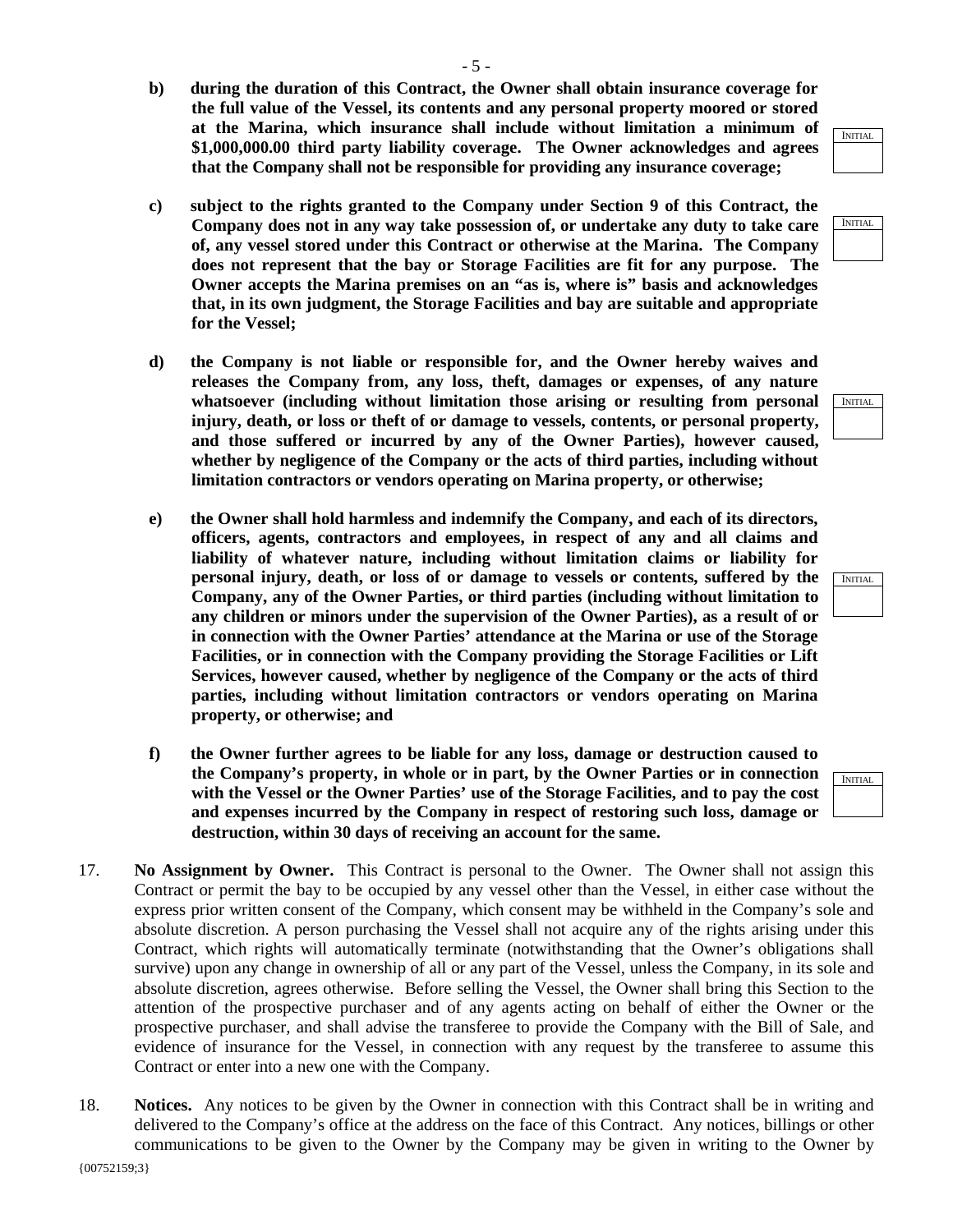electronic mail to the Owner at the email address listed on the face page of this Contract, or by mailing it to the address on the face of this Contract, or by posting it on the Vessel. Notice given by mail or posting on the Vessel shall be deemed effectively given three days after being so posted on the Vessel or mailed to the Owner in accordance herewith. Notice given by electronic mail shall be deemed effectively given on the day of sending, if sent before 5:00 p.m. PST, and the next day, if sent after 5:00 p.m. PST, unless the Company receives an electronic notice of non-receipt or "bounceback". The Owner shall provide a valid email address. Notice may also be effectively given by posting publicly at the Marina office, as and where indicated in this Contract.

- 19. **Deposit.** Owner must deposit, in advance, the sum specified for a security deposit on the face page of this Contract (the "**Deposit**"). The Deposit will be held by the Company, without liability for interest, as security for the faithful performance by the Owner of all of the terms of this Contract, subject to the following terms and conditions:
	- a) If at any time Fees are overdue and unpaid, or if the Owner fails to observe or perform any of the terms of this Contract, then the Company at its option may, in addition to any and all other rights and remedies provided for in this Contract or by law, appropriate and apply the entire Deposit, or so much thereof as is necessary to compensate the Company for loss or damage sustained or suffered due to such breach by the Owner.
	- b) Should the entire Deposit, or any portion thereof be appropriated and applied by the Company in accordance herewith, then the Owner shall, upon demand, forthwith remit to the Company a sum sufficient in cash to restore the Deposit to the original sum deposited and the Owner's failure to do so within five days after receipt of such demand shall constitute a breach of this Contract.
	- c) If the Owner complies with all of the terms of this Contract and promptly pays all Fees to the Company as and when due, the Deposit shall be returned to the Owner at the expiry of this Contract upon removal of the Vessel from the Marina.
	- d) The Company will not be required to keep the Deposit separate from its general accounts. No trust relationship is created herein between the Company and the Owner with respect to the Deposit.

In addition, the Company shall be entitled, in its sole discretion, to treat any advance or prepaid storage fees as a Deposit hereunder and apply same (i) to overdue, unpaid Fees, or (ii) as is necessary to compensate the Company for loss or damage sustained or suffered due to a breach by the Owner. The Owner shall be required to, upon demand, forthwith remit to the Company a sum equal to the funds so applied so as to restore the advance or prepaid storage fees to the original sum deposited and the Owner's failure to do so within five days after receipt of such demand shall constitute a breach of this Contract. Section 19(d) also applies to advance or prepaid storage fees.

- 20. **Marina and Company.** The word "Marina" includes without limitation, the marina docks and berths, the Storage Facilities, and any property or waters owned or leased by the Company. **Where used in connection with an indemnity, or a release or waiver or limitation of liability, in each case in favour of the Company, the word "Company" shall include, and the indemnity, release or waiver or limitation of liability shall extend and apply to, the Company's affiliates, and to all directors, officers, principals, shareholders, employees and agents of the Company and its affiliates.**
- 21. **Criminal Interest Rate.** If any interest (including any fees, bonus, additional consideration or otherwise) stipulated herein, would, except for this clause, be or effectively be a criminal rate under the *Criminal Code* (Canada) or void for uncertainty, or unenforceable for any other reason, then the interest chargeable hereunder shall be one per cent less than the rate which would be a criminal rate (or a void or unenforceable rate), calculated in accordance with generally accepted actuarial practices and principles.